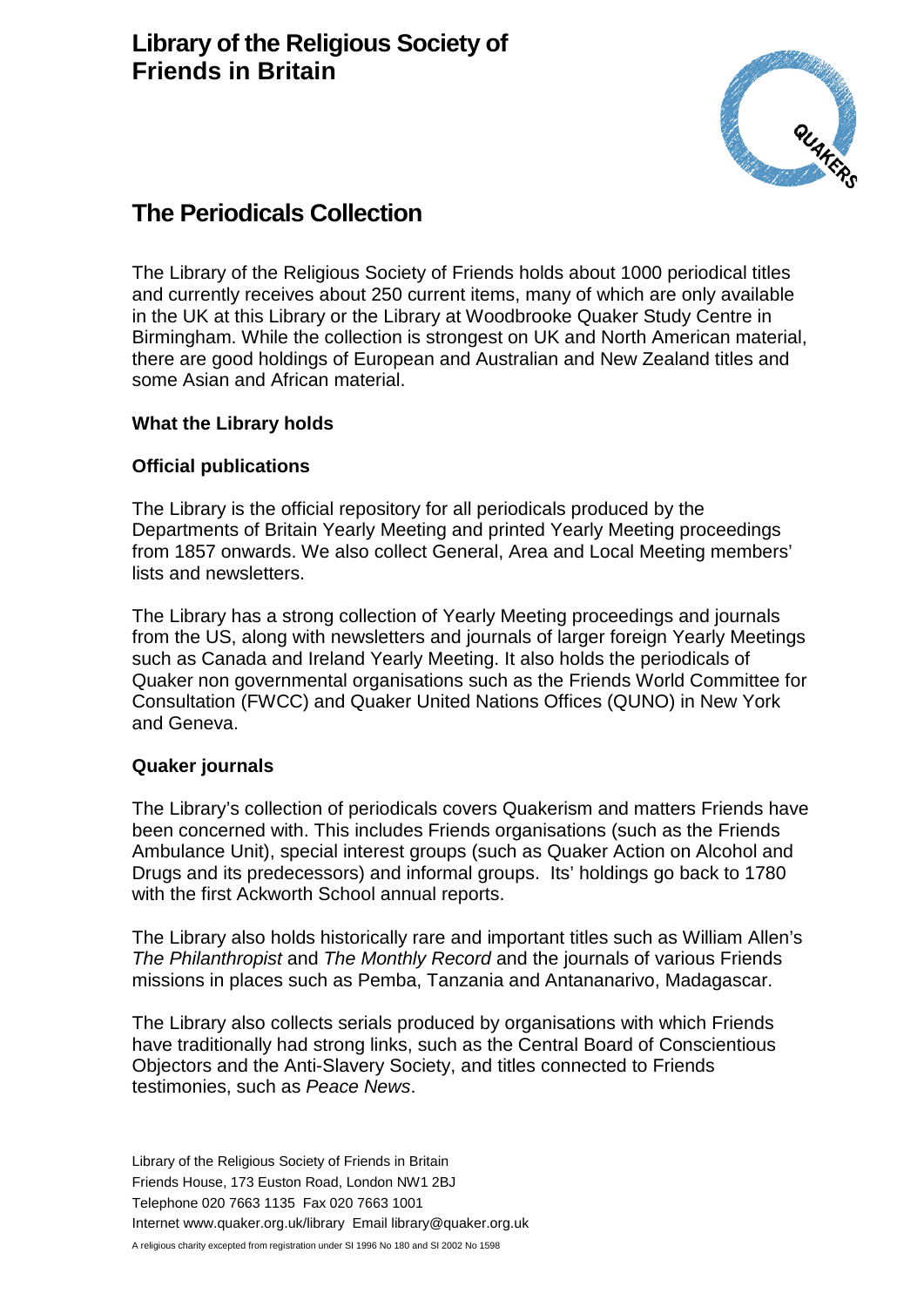# **How do to find what periodicals we hold**

There are a couple of ways to find out what periodicals the Library holds. Almost all titles are now on the Library's online catalogue [www.quaker.org.uk/cat.](http://www.quaker.org.uk/cat) There is also the *Handlist of Periodicals in the Library of the Society of Friends* in the Library reading room that gives an outline of the holdings of each title along with details of its location. The Library's periodicals holdings are also available on SUNCAT, the Serials Union Catalogue for the UK research community at [www.suncat.ac.uk.](http://www.suncat.ac.uk/)

## **Where are the periodicals located?**

There is usually two to five years' run of most of currently received titles in the Reading Room on open access, along with full runs of *The Friend, British Friend* , *Friends' Quarterly, Friends' Quarterly Examiner, Journal of the Friends' Historical Society, Quaker History , Quaker Connections* and *Quaker Studies.* All other material is kept in the Library stores and will need to be requested by call slip.

Below is a list of some of the titles that the Library currently receives

Britain Yearly Meeting Publications:

Yearly Meeting *proceedings Book of Meetings*  Britain Yearly Meeting Department journals and mailings General and Monthly Meetings *members' lists* General, Monthly and Preparative Meetings *newsletters* Quaker Peace and Service /Quaker Peace and Social Witness *journal letters Quaker News*

Friends periodicals

*The Friend Quaker Voices* and its predecessors *Friends' Quarterly Friends Journal* (Friends General Conference) and its predecessors *Quaker Life* (Friends United Meeting) and its predecessors

Historical/Scholarly Titles *Journal of the Friends' Historical Society Quaker History* and its predecessors *Quaker Studies Woodbrooke Journal* and predecessors *Quaker Connections* (Quaker Family History Society) Other non-conformist historical journals such as *Baptist Quarterly, Proceedings of the Wesley Historical Society* and *Journal of the United Reformed Church History Society*

Friends Special Interest groups newsletters and journals Theology: *New Foundation papers, Universalist, Quaker Theology* Young Friends: *Young Quaker, Leaveners* Political Concerns: *Quaker Socialist, EarthQuaker, BeFriending creation*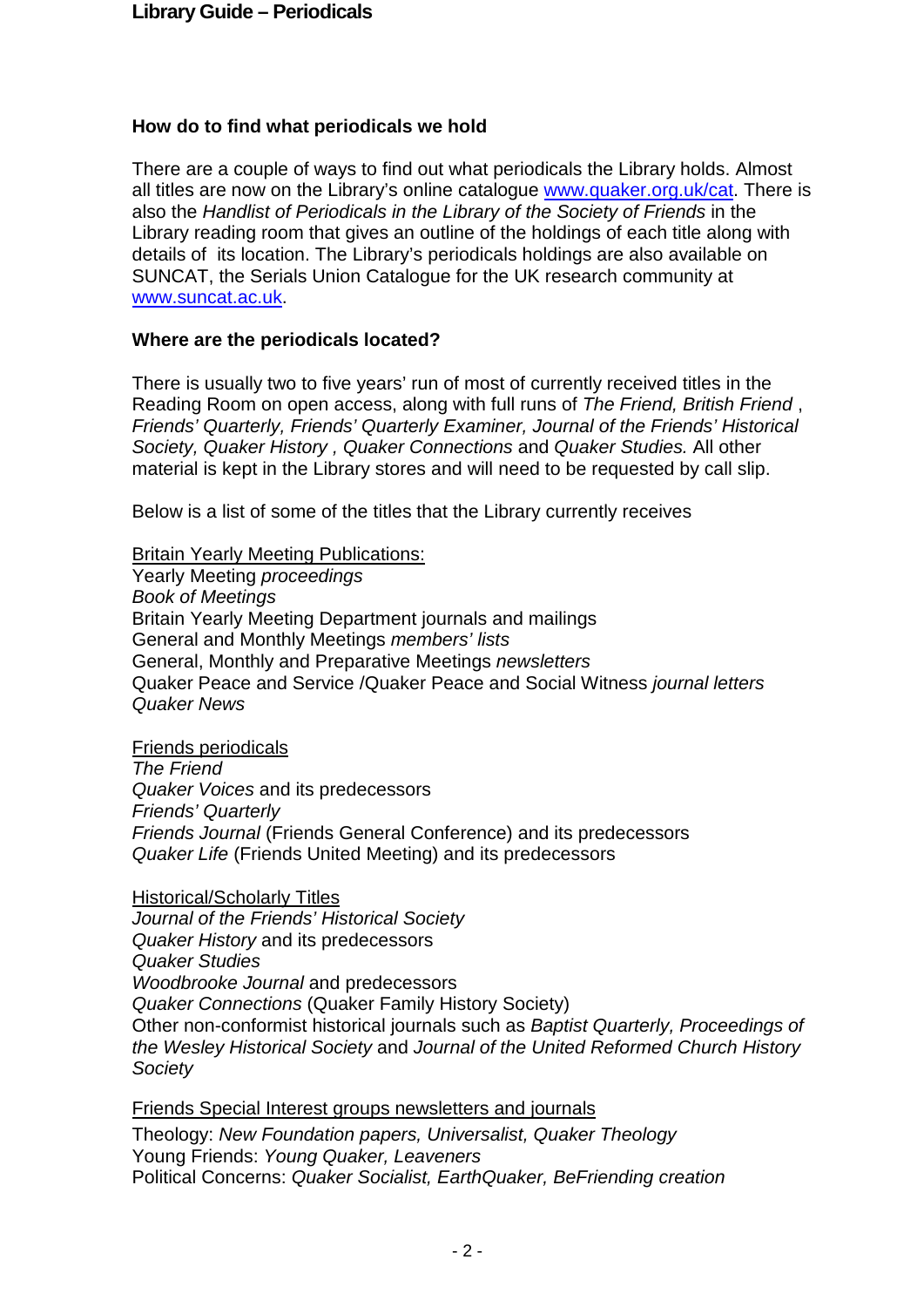#### **Library Guide – Periodicals**

Social Concerns: Quaker Lesbian and Gay Fellowship *newsletter,* Quaker Women's Group *newsletter, Qaadrant* (Quaker Action on Alcohol and Drugs)

Quaker Projects

Quaker Social Action *annual reports* and *newsletter* Quaker Voluntary Action *Newsletter*

UK Schools: Annual reports & Old Scholar Association reports

International Affairs and Service American Friends Service Committee (AFSC) and Canadian Friends Service Committee *annual reports* and *newsletters* Friends Committee on National Legislation Washington *newsletter Around Europe* (Quaker Council on European Affairs) and Quaker Council on European Affairs *annual reports* Quaker United Nations Office (QUNO) Geneva and New York publications

#### Other Yearly Meetings

Proceedings for most US Yearly Meetings and some other Yearly Meetings such as Ireland and Australia Yearly Meeting Journals and Newsletters for other Yearly Meetings such *as Friendly Word* (Ireland Yearly Meeting)*, Canadian Friend, Australian Friend, Lettre des Amis* (France Yearly Meeting) and *Der Quäker* (Germany Yearly Meeting) Friends World Committee for Consultation (FWCC) *Annual report* & *Calendar of Yearly Meetings*

Newsletters and annual reports from Friends World Committee for Consultation sections

# **Further information**

#### **Library opening hours:**

Tuesday- Friday 10.00am - 5.00pm

Please note the Library closes for one week in the spring and in the autumn. It is advisable to telephone or email prior to visiting. New library users will need to complete a registration form and show proof of permanent address. The registration form can be downloaded from our website [www.quaker.org.uk/library](http://www.quaker.org.uk/library)  or requested from the Library.

For further information or help in using this Library please contact us by either emailing [library@quaker.org.uk,](mailto:library@quaker.org.uk) telephoning 020 7663 1135 or writing to:

The Library, Friends House, 173 Euston Road, London. NW1 2BJ [www.quaker.org.uk\library](http://www.quaker.org.uk/library) August 2012